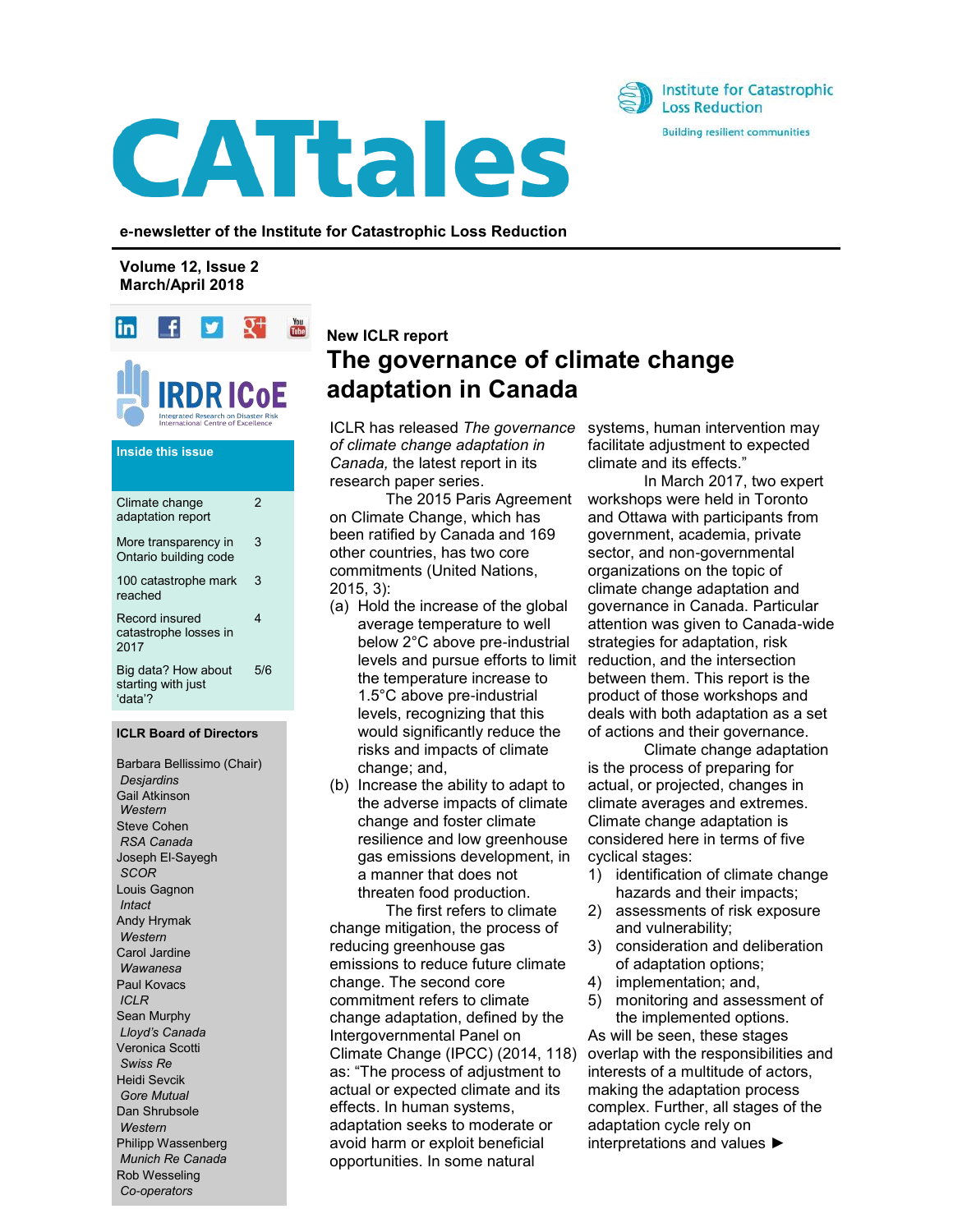# **The governance of climate change adaptation in Canada** *cont***...**

pertaining to: what constitutes a hazard; how vulnerability is determined; what are acceptable interventions; and the determinants of success. These issues make adaptation both complex and political in nature. Adaptation is then a 'crosscutting' problem, and the process of identifying the most effective roles for various actors, and the best policy instruments to use to reach certain goals, are not only value-laden, but complex and uncertain.

Recognizing the processes of policy development and program delivery within the structures of Canadian federalism actors including Health Canada, has long been a focus of Canadian policy researchers. Questions surrounding such processes specifically regarding climate change adaptation in the Canadian system have been summarized by Dickenson & Burton (2011, 104): "When a new issue such as adaptation to climate emerges, there is almost always some uncertainty about how the needed policies and actions will be identified, developed, and shared. Important parts of the climate change adaptation (and mitigation) debate still remain unanswered and even unaddressed: who will pay what share of the costs for adaptation of different kinds, in different places and in relation to what risks." The workshops engaged directly these same processes regarding climate change adaptation.

Broadly speaking, these processes are usually captured by the term 'governance' which denotes how a society attempts to coordinate a response to issues where there are multiple, government or otherwise, organizations that have some form of jurisdictional authority or responsibility. Many large-scale issues facing Canadians have established processes in the federal system, such as various issues in health care, law enforcement, and natural

resources management. For these examples, there are relatively well understood 'governance modes' operating, made up of multiple actors across adaptation terminology were a multiple jurisdictions. What is expected of an effective, or appropriate, governance process is that there is general agreement on the roles and responsibilities of actors involved, appropriate instruments, and desired outcomes. No such effective governance mode is currently clearly identifiable for adaptation at a broad scale. There are pockets of effective action, including efforts from numerous the City of Toronto, the City of Mississauga and others, but an overall Canadian approach to adaptation remains unclear.

Review of the workshop data indicated two core findings:

- 1) Building on existing successes, even if presently not connected to one another, will be crucial to furthering effective adaptation governance; and
- 2) Barriers to effective adaptation governance are often structural, but not necessarily insurmountable. Effective coordination of efforts to reduce duplication, increase efficiency, and promote widespread action through all stages of the adaptation cycle are fully possible within current Canadian federalism. However, motivation and expectations in political and economic systems need adjustment.

Other key findings include that there is no single instrument or strategy that solves the climate change adaptation problem. The selection of instruments and strategies spanning across the entire system will, therefore, likely dictate the successes and failures of individual climate adaptation initiatives.

Specific instruments and their potential uses are summarized in tables throughout the report. Also of note was that the semantics of topic of significant discussion. Differences in use of words, as well as meanings for the same word (eg. mitigation, risk, resilience), has led to communication and operational challenges according to workshop participants.

This report provides not only a state-of-play on adaptation governance in Canada, but also an effective introduction to the issues at its core. The insights of the expert workshop participants, as well as the additional research, provide a valuable reference document and resource for practitioners throughout Canada. **CT**



*The governance of climate change adaptation in Canada can be downloaded for free at www.iclr.org*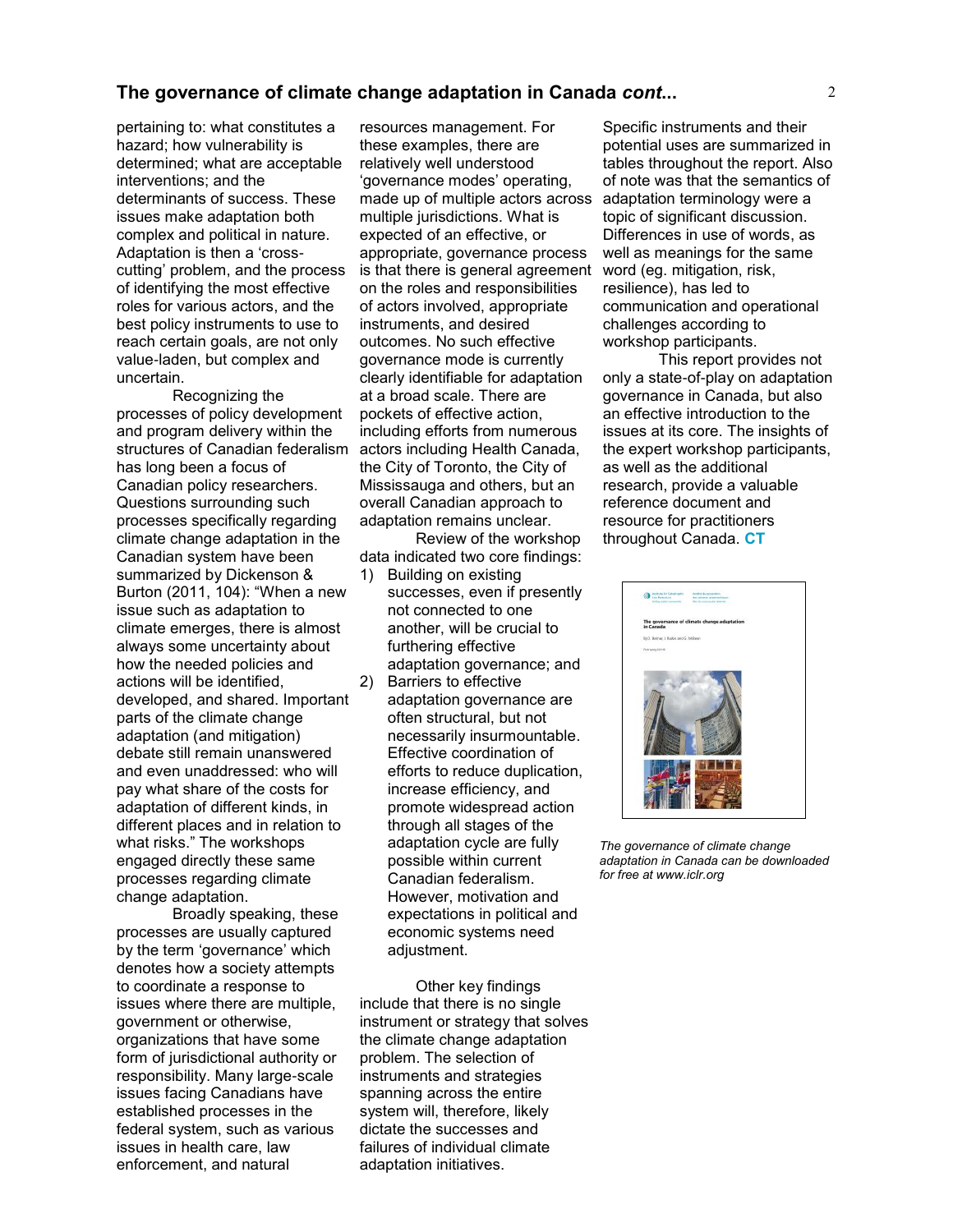# **Toronto Star lawsuit against Ontario government finds tribunal secrecy unconstitutional Ruling may lead to more transparency regarding building code rulings**

A decision by Ontario Superior Court Justice Edward M. Morgan was released on April 27, 2018, in a case where *The Toronto Star*  newspaper challenged the application of the Freedom of Information and Protection of Privacy Act (FIPPA) to 14 administrative tribunals, all of which are designated as "institutions" in the Schedule to the FIPPA General Regulation. Among other things, FIPPA sets out terms on which access is granted to documents held by government and wider public sector institutions. The Toronto Star contended that, by applying FIPPA to tribunals that preside over adversarial processes, adjudicate disputes, and act judicially or quasi-judicially, FIPPA violates the open courts principle embedded in s. 2(b) of the Canadian Charter of Rights

and Freedoms.

The learned Justice issued a declaration that the application of ss. 21(1) to (3) and related sections of FIPPA pertaining to the presumption of non-disclosure of "personal information" to Adjudicative Records held by the institutions named in the Notice of Application infringes s. 2(b) of the Charter and is not justified under s. 1. It is therefore of no force or effect.

Ontario Superior Court Justice Edward M. Morgan's ruling applies only to requests for Adjudicative Records from the 14 institutions named in the Toronto Star's Application and, by extension, any other analogous institution listed in the Schedule to FIPPA that operates in an adjudicative capacity and that holds Adjudicative Records.

Therefore, the ruling applies to the Building Code Commission.

The impact of this decision is that the Building Code Commission will have to be more open to requests for information from the public. It will not be necessary to file FOI requests to obtain BCC rulings. The BCC will have to release All BCC decisions in a timely manner, as well as the Applicant's and Respondernt's written arguements.

The learned Justice suspended the declaration of invalidity of this aspect of FIPPA 12 months in order to allow the government to change its rules. The citation for this case is: *Toronto Star v. AG Ontario, 2018 ONSC 2586*. **CT**

*Reprinted with permission of CodeNews, www.codenews.ca*

# **100 catastrophes from 2008-2018 cost the Canadian insurance industry \$17.4 billion<sup>1</sup>**

April marked the month that Canada exceeded 100 catastrophes<sup>2</sup> over the span of a decade. The top four costliest events occurred in the latter half of the decade, all of which had eye-opening impacts on the Canadian insurance industry.

## **Top 5 costliest Canadian catastrophes since 2008:**

- **1. 2016 Fort McMurray Wildfire**
- **2. 2013 Southern Alberta Flood**
- **3. 2013 Greater Toronto Area Flooding**
- 4. **2014 Central Alberta Hailstorms**
- 5. **2011 Slave Lake Fire**

CatIQ's loss index platform contains insured loss catastrophe (CAT) data extending back to 2008. The most recent CAT came in the form of an ice storm that downed trees, powerlines and caused flooding across southern Ontario, but also led to tens of thousands without power in Quebec. Over the past decade, there have been industry loss of \$25 million or greater. other ice storm CATs, with December 2013 being the most memorable and ranking as the 12th costliest event in the CatIQ database.

The Canadian industry reached \$1.4 billion in insured losses $^1$  in 2017. It is becoming increasingly common for Canadian annual insured losses from CATs to exceed \$1 billion

as severe weather events become more frequent, and 2018 is off to a costly start. CatIQ reports that Canadian insurance industry CAT losses amounted to C\$17.4 billion<sup>1</sup> since 2008. **CT** 

1 Total loss includes catastrophes and notable events, where a notable event is defined as between \$10 and \$25 million. 2. A catastrophe (CAT) is defined as an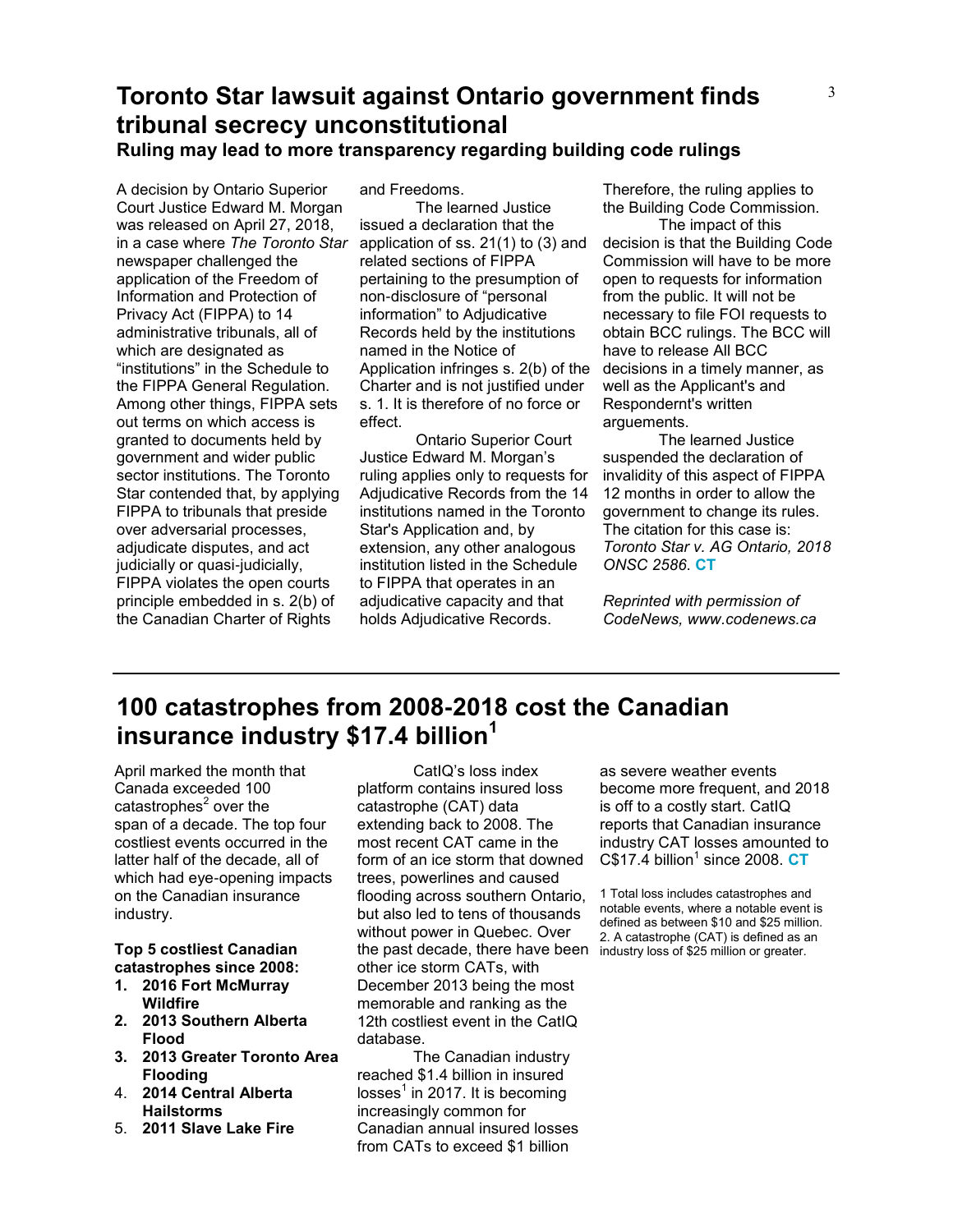## 4 **Natural and man-made events lead to record insured and total losses in 2017: Swiss Re sigma**

At USD 144 billion, the insured losses from natural and manmade disasters worldwide in 2017 were the highest ever recorded in a single year.

The main driver of the high insured losses was an active disaster events, pointing to a hurricane season in the North Atlantic. In particular, three major hurricanes – Harvey, Irma and Maria (HIM), which all reached category  $4+$  intensity<sup>1</sup> – left a trail of destruction across the Caribbean Islands, Puerto Rico, Texas and parts of western Florida.

#### **It's about storm frequency too**

HIM struck multiple locations in quick succession and impacted many lines of business. The storms resulted in combined economic losses of USD 217 billion, and insured losses of USD wildfires ravaged parts of 92 billion. From a risk management perspective, the HIM experience highlights that hurricane frequency is as crucial a factor to measure as severity of a single storm in modelling loss scenarios. So too are secondary risk factors like the excessive rainfall that can come with hurricanes: Harvey is a case in point, with its very heavy rains leading to widespread and destructive flooding in Houston.

Economic losses from all disaster events – both natural and man-made catastrophes – were USD 337 billion last year. Natural catastrophe-related economic losses made up the bulk of these losses, at around USD 330 billion in 2017, coming mostly from hurricanes, severe storms, wildfires, floods and other weather events in North America, the Caribbean and Europe. Manmade disasters are estimated to have caused the remaining USD 7 billion of the economic losses, down from USD 10 billion in 2016.

## **Global catastrophe protection gap of USD 193 billion**

The total insured losses covered more than two fifths of the economic losses from last year's global catastrophe protection gap of around USD 193 billion, significantly more than USD 124 billion in 2016. Insured claims were up from USD 56 billion in 2016, and above the inflationadjusted annual average of the previous 10-years (USD 58 billion). Overall, natural catastrophes globally resulted in claims of close to USD 138 billion, much higher than the previous 10-year annual average (USD 50 billion). Insured losses from man-made disasters were around USD 6 billion, down from USD 8 billion in 2016.

In other major disasters, California in particular, as well as regions outside of the U.S. Insured losses from wildfires worldwide last year were the highest ever recorded, totaling USD 14 billion. Projected changes in climate, including warmer temperatures and prolonged periods of drought, are expected to continue to increase the frequency and severity of large fire events. There were also a number of severe precipitation events in 2017, in different regions. These highlighted the vulnerability of an increasingly urbanized world to flood events. Houston, which suffered major flooding on account of the severe precipitation that came with Hurricane Harvey, is a primary example, as is the flooding of the Yangtze River in China due to heavy rains. Related losses due to the latter were estimated to be USD 6 billion, making it the costliest disaster event of the year in Asia. And last year's monsoon season inflicted heavy

losses and loss of life across Nepal, Bangladesh and India. **CT**

#### **References**

1. The Saffir-Simpson scale rates hurricane intensity from category 1 to 5, according to sustained wind speeds in a hurricane. Storms rated category 3 and above are considered major hurricanes. See https://www.nhc.noaa.gov/ aboutsshws.php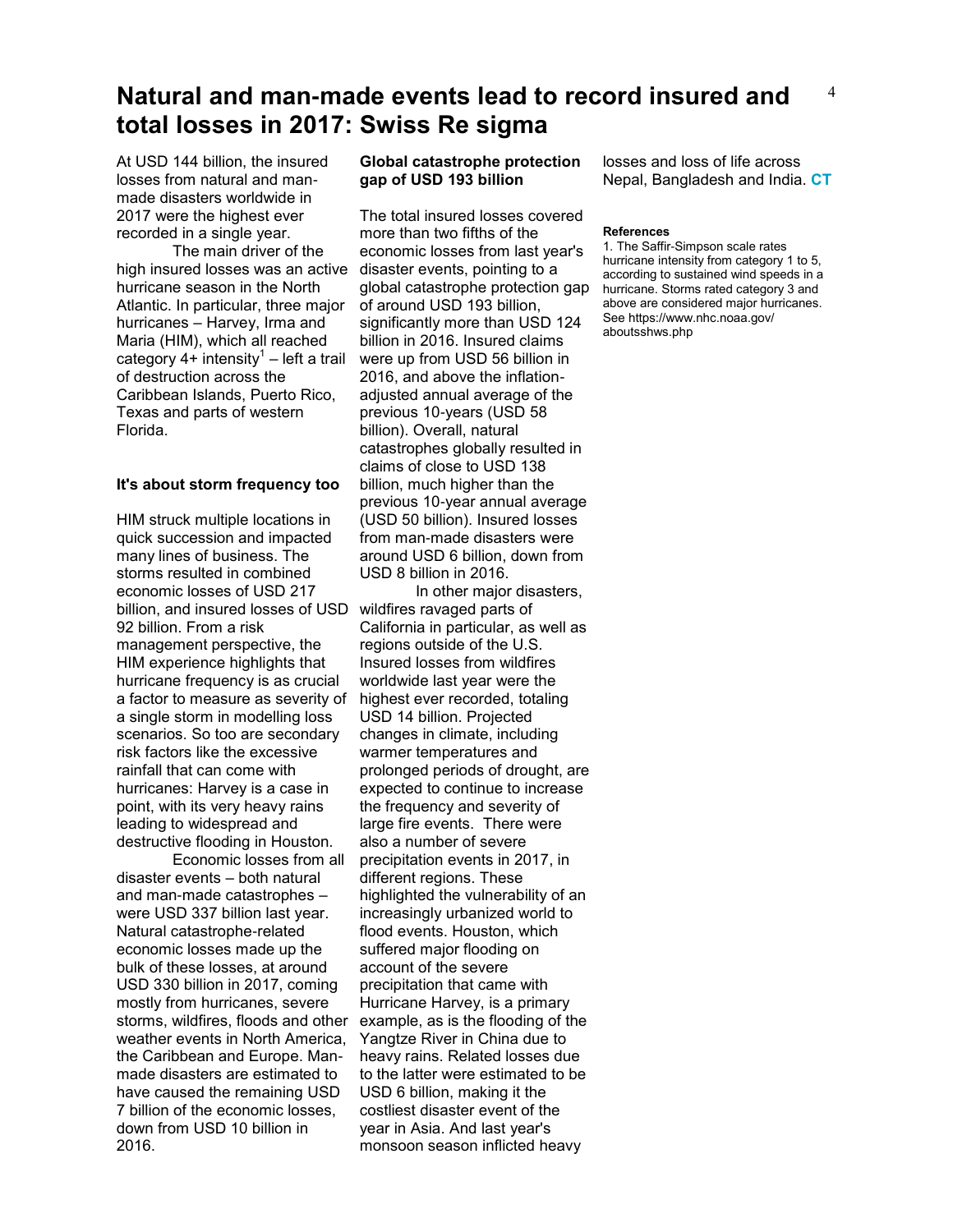# **Big data? How about starting with just 'data'?**

**By Glenn McGillivray, Managing Director, ICLR**

We live in an age of 'Big Data'. And while it seems to me that the actual term is being used less and less these days (indicating, perhaps, that the concept has become mainstreamed), the overall notion is alive and well and thriving in some Canadian p&c insurance companies.

There are many sides to Big Data, but one of the foundational concepts is the idea that there is a wealth of untapped and unstructured information available, both within could be mined in order to identify key business trends and

the Canadian p&c insurance industry. I mean, for a G7 country sources (including a broker I with an industry that wrote \$53 billion in DWP in 2016 (all private insurers, IBC Facts Book 2017) we make some really big decisions based on often very lousy inputs. Garbage in garbage out.

organizations and elsewhere, that than this, while helpful to show an true, brokers could be doing a Take disaster data for one. Systematically collected insured catastrophe data has only been collected in this country for about a decade. The cat data that goes back further overall tendency, has been cobbled together from various

According to some know), these data quality issues could, at least partially, be responsible for the trend of insurers leaning on such data points as credit score to determine insurability and client desirability. Without access to proper information about the insured and the risk, it has been argued that insurers have been forced to turn to other data points to make business decisions. If this charge is even just partially great disservice to themselves and to their continued viability by



the like. Much of these data can be found in non-traditional places and, sometimes, have to be analyzed using non-traditional means.

The concept is intriguing: Going to non-traditional sources of data that might be able to confirm old assumptions or tell you wholly new things about your insureds, about individual or entire categories of risks, about the industry and so on – data that probably went ignored for many decades because no one saw its intrinsic value or had the means to collect and analyze it.

But my thinking is that before we plow headlong into this brave new world, shouldn't we first try to do the best we can with presets – like setting a roof's age traditional industry data?

The truth is we have a big problem with data quality in sources and is not very robust.

Then there is the normal, everyday data that insurers depend on. Data about individual insureds and risks gleaned by some brokers during the normal course of their interactions with clients often has more holes it in than a block of Swiss cheese.

The same can be said of information collected by some claims adjusters. It is commonplace to see individual claims in company claims management systems with key fields being left blank (including entire claims notes fields). As a result, fields either remain unfilled, or will often default to ridiculous (and very unhelpful) at 75 years for a home that is only 25 years old.

remaining stingy on data provision.

Many companies, it seems, are not enforcing requirements that brokers and adjusters fill out all relevant fields in the underwriting and claims systems they use and, consequently, many insurers are flying blind with some of the business decisions they are making.

An additional, and really acute problem in my mind, is the issue of company claims coding and industry data aggregation.

A paper co-written by a colleague explains the issue quite well:

*Historical loss data are widely used by numerous stakeholders within the insurance industry to help understand and assess* ►